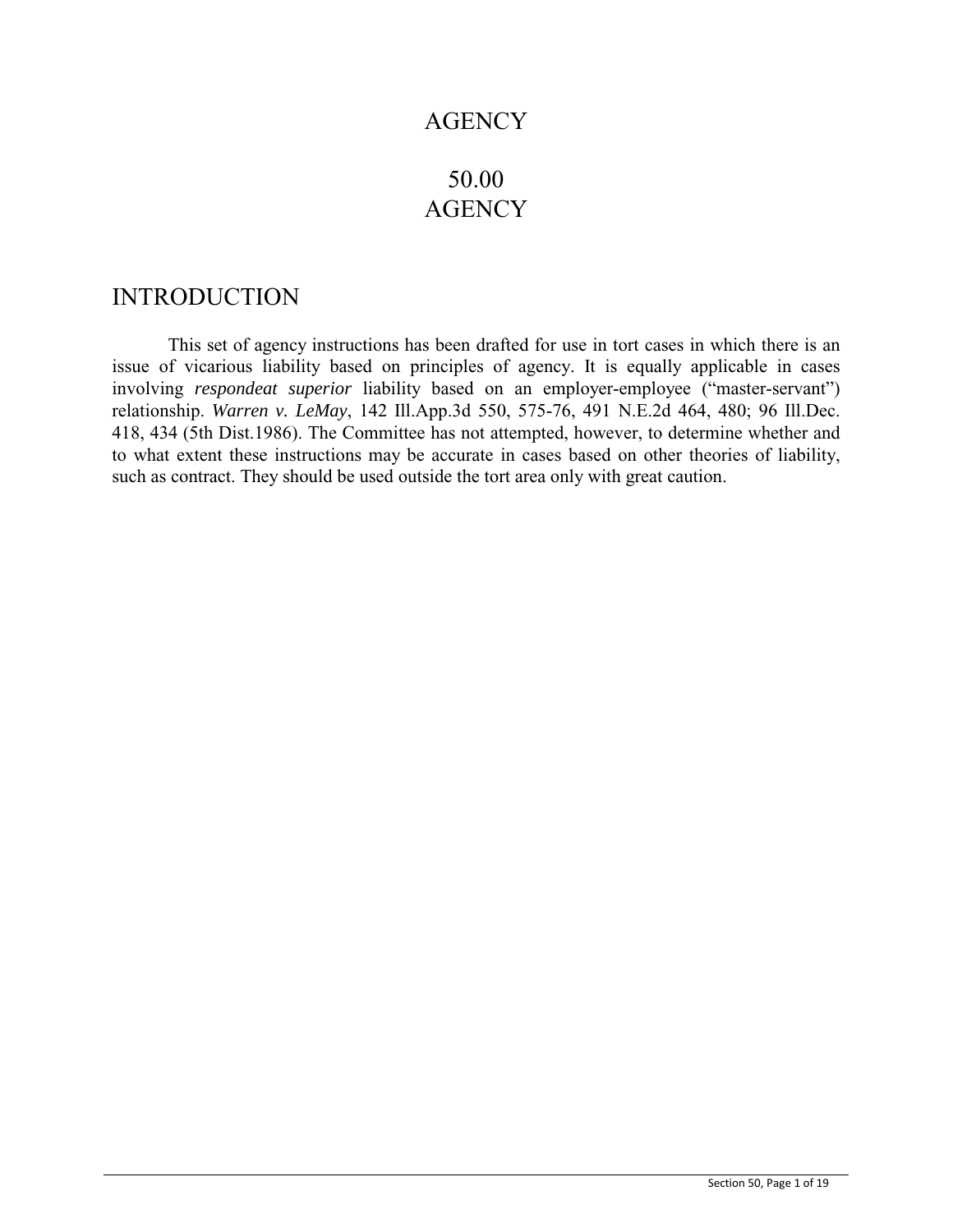### **50.01 Both Principal And Agent Sued--No Issue As To Agency**

The defendants are sued as principal and agent. The defendant [principal's name] is the principal and the defendant [agent's name] is [his] [its] agent. If you find that the defendant [agent's name] is liable, then you must find that the defendant [principal's name] is also liable. However, if you find that [agent's name] is not liable, then you must find that [principal's name] is not liable.

### **Notes on Use**

This instruction should not be given where there is an issue of fact as to agency or where there is an independent basis of liability of the principal apart from the agency. It is proper when agency is not an issue. *Baikie v. Luther High School South*, 51 Ill.App.3d 405, 409-410; 366 N.E.2d 542, 545-546; 9 Ill.Dec. 285, 288-289 (1st Dist.1977) (agency admitted in pleadings and proved by agent's own testimony); *Casey v. Baseden*, 131 Ill.App.3d 716, 721; 475 N.E.2d 1375, 1378; 86 Ill.Dec. 808, 811 (5th Dist.1985), *aff'd*, 111 Ill.2d 341, 490 N.E.2d 4, 95 Ill.Dec. 531 (1986).

If either the existence of the agency, or the scope of the agency at the particular time, is in dispute as an issue of fact and both principal and agent are sued, then IPI 50.03 should be used, but if the principal is sued alone, then IPI 50.04 should be used.

If by the pleadings and evidence there is an issue of fact as to the liability of the principal for his own acts independent of acts of the agent, then a separate instruction appropriate to such independent basis of liability should also be used and the last sentence of this instruction should be modified or stricken accordingly.

### **Comment**

 A principal is bound by the acts of his agent committed or performed within the course and scope of the agency. The use of the instruction is not limited to tort cases but may also be used in various contract situations as appropriate. *Hogan v. City of Chicago*, 319 Ill.App. 531, 536; 49 N.E.2d 861, 863 (1st Dist.1943) (action for personal injuries); *Fox River Distilling Co. v. Andrichik*, 175 Ill.App. 305, 307 (2d Dist.1912) (action for balance due for goods sold).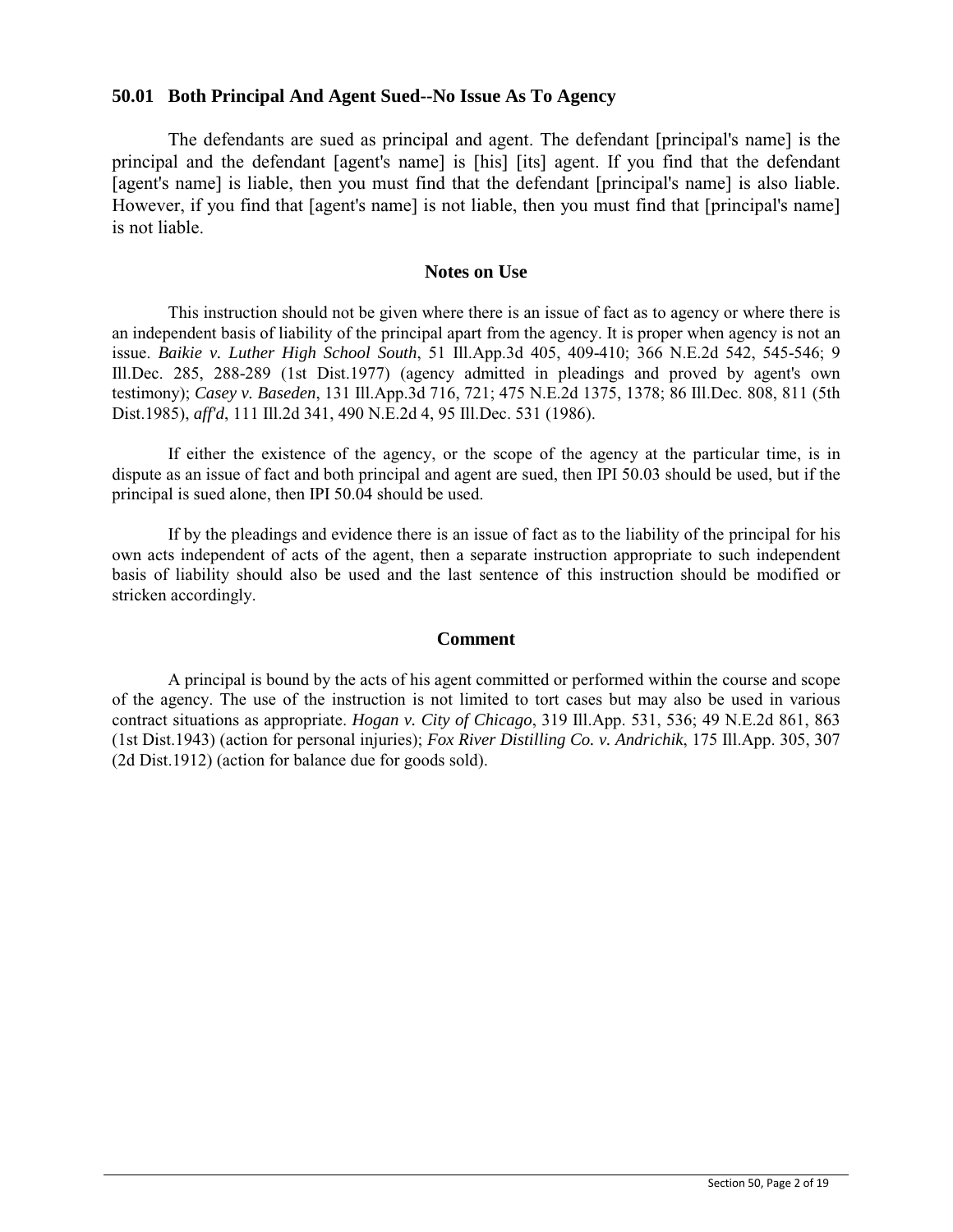### **50.02 Principal Sued But Not Agent--No Issue As To Agency**

[agent's name] was the agent of the defendant [principal's name] at [and before] the time of this occurrence. Therefore, any act or omission of the agent at that time was in law the act or omission of the defendant [principal's name].

### **Notes on Use**

This instruction should not be given where there is an issue of fact as to agency. This instruction may be used where the principal is sued alone. *See* Notes on Use to IPI 50.01.

If negligence rests on acts or omissions before the time of the occurrence, the bracketed words should be used.

If either the existence of the agency or the scope of the agency at the particular time is in dispute as an issue of fact and both principal and agent are sued, then IPI 50.03 should be used, but if the principal is sued alone, then IPI 50.04 should be used.

If the agent is the officer of the defendant corporation, IPI 50.11 may be given in lieu of this instruction. *Schmidt v. Blackwell*, 15 Ill.App.3d 190, 196; 304 N.E.2d 113, 118 (3d Dist.1973).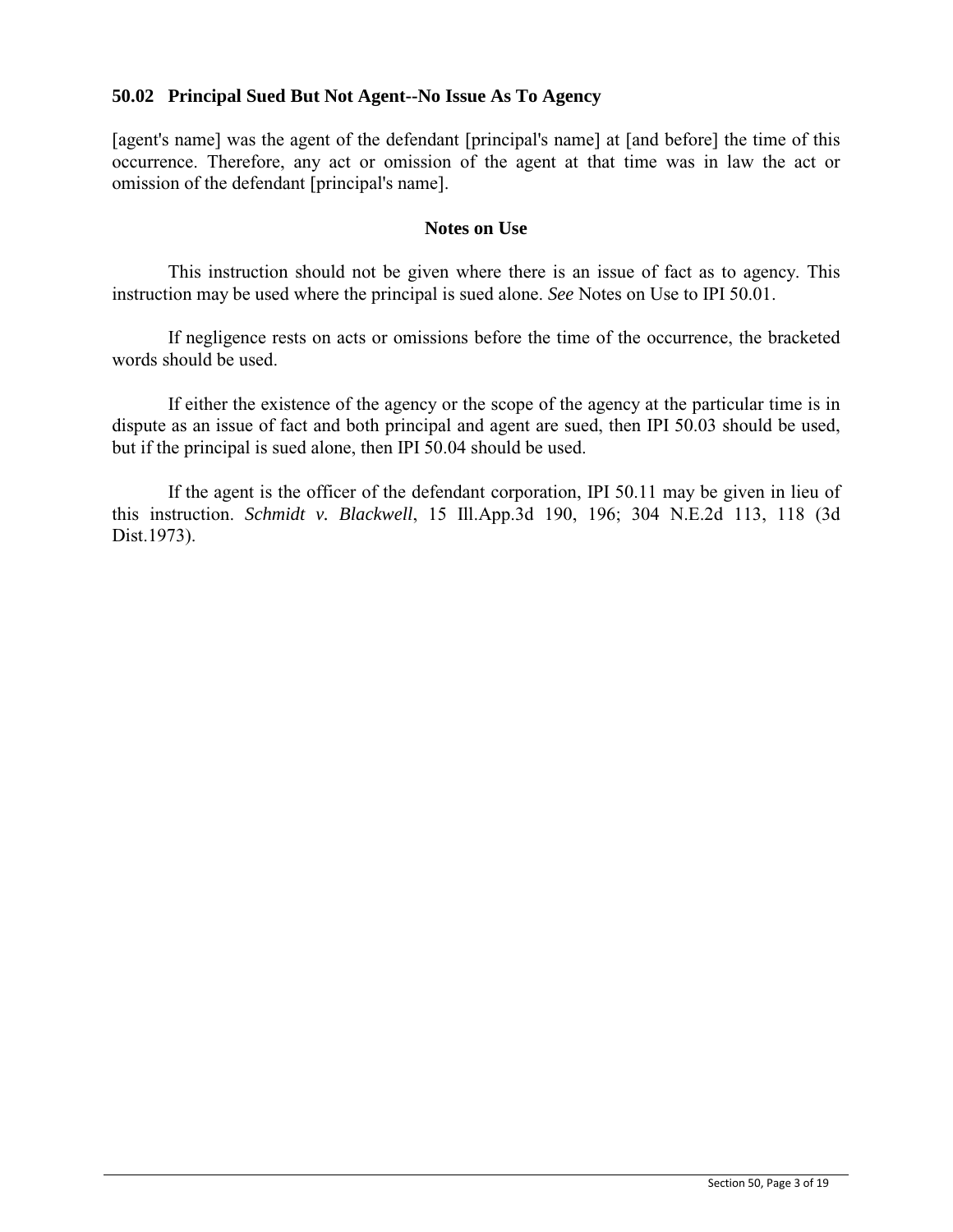### **50.03 Issues and Burden of Proof — Both Principal and Agent Sued—Agency Denied— Principal Sued Under Respondeat Superior Only**

Defendant [principal's name] is sued as the principal and the defendant [alleged agent's name] as his agent. [It is denied that any agency existed.] [It is (also) denied that [alleged agent's name] was acting within the scope of his authority as an agent of the defendant [principal's name] at the time of the occurrence.] Plaintiff has the burden of proving that [defendant [alleged agent's name] was the agent of defendant [principal's name] [and] [defendant [alleged agent's name] was acting within the scope of his/her authority as an agent of the defendant [principal's name]] at the time of the occurrence.

If you find that the defendant [alleged agent's name] [was the agent of the defendant [principal's name]] [and] [was acting within the scope of his authority] at the time of the occurrence, and if you find [alleged agent's name] is liable, then both are liable. If you find that [alleged agent's name] is not liable, then neither defendant is liable.

If you find that the defendant [alleged agent's name] is liable but was not acting [as an agent of the defendant [principal's name]] [or] [within the scope of his authority as an agent of the defendant [principal's name]] at the time of the occurrence, then the defendant [principal's name] is not liable.

*Instruction, Notes on Use and Comment revised July 2015.* 

#### **Notes on Use**

This instruction should be used only where agency or the scope of the agency or both are in dispute as an issue of fact and where principal and agent are both sued in the same case. If there is a basis of liability against the principal independent of the agency, this instruction should be modified accordingly or replaced by other instructions.

If the principal is sued alone and the agency is in dispute as an issue of fact, IPI 50.04 should be used. When agency is not disputed use IPI 50.01.

If the negligence charged includes acts or omissions prior to the act or omission at the time of the occurrence, then the phrase "at the time of this occurrence" should be modified to read "at and before the time of this occurrence."

This instruction should be used along with IPI 21.01.

#### **Comment**

This instruction applies where both principal and agent are parties defendant and the agency is the only basis of liability against the principal, but some phase of the agency is in dispute as an issue of fact. *Hogan v. City of Chicago*, 319 Ill.App. 531, 536; 49 N.E.2d 861, 863 (1st Dist.1943); *Fox River Distilling Co. v. Andrichik*, 175 Ill.App. 305, 307 (2d Dist.1912); *Drury v. Barnes*, 29 Ill.App. 166, 169 (3d Dist.1890). *See Baikie v. Luther High School South*, 51 Ill.App.3d 405, 409-410; 366 N.E.2d 542, 545-546; 9 Ill.Dec. 285, 288-289 (1st Dist.1977) (not error to refuse this instruction when agency is admitted in pleadings and proved by evidence, and IPI 50.01 was given).

This instruction has been modified in light of *Powell v. Dean Foods Co.*, 2013 IL App  $(1^{st})$ 082513-B, 7 N.E.3d 675, Ill.Dec. 837 (2013).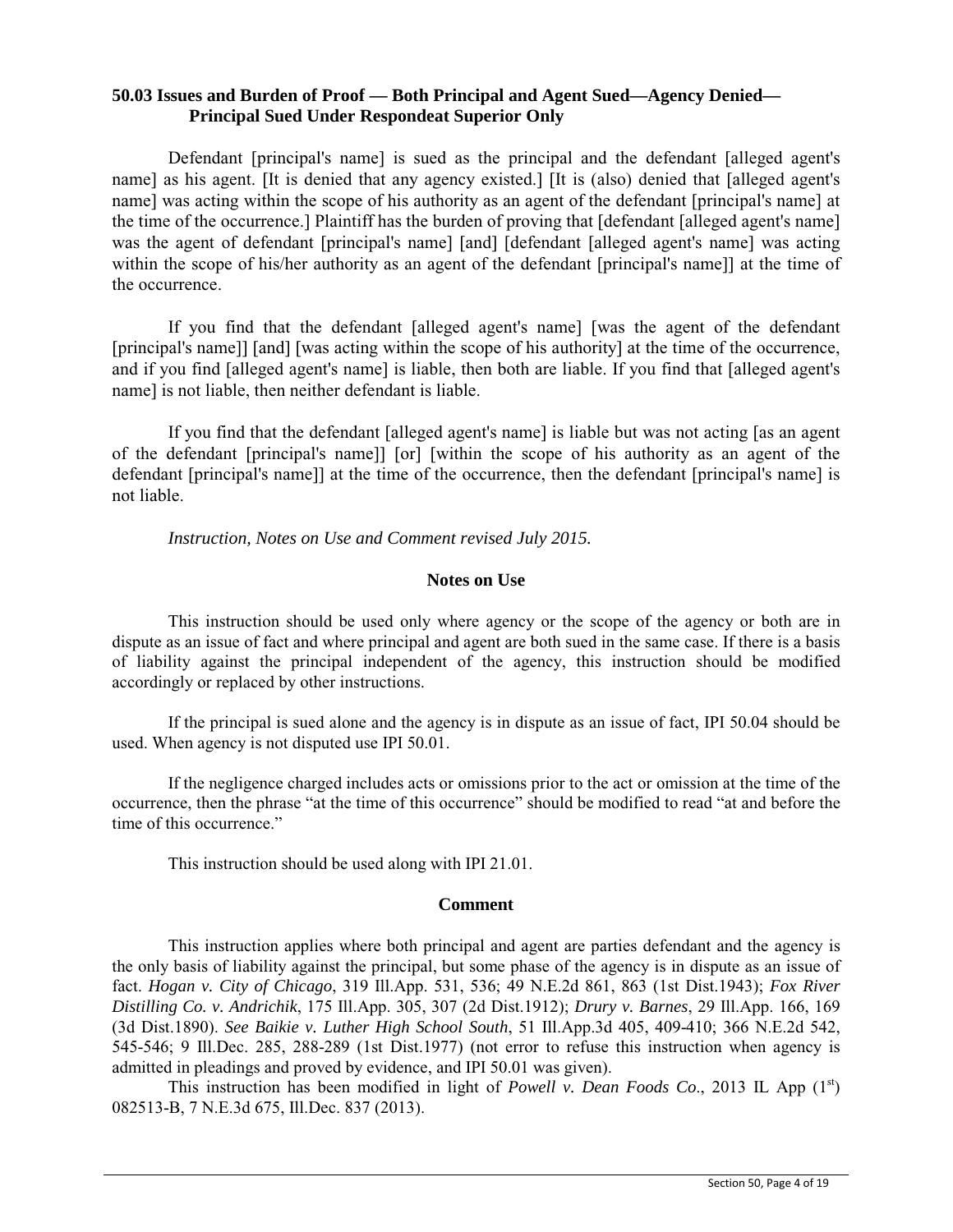### **50.04 Issues and Burden of Proof — Principal Sued, But Not Agent — Agency Denied— Principal Sued Under Respondeat Superior Only**

The defendant [principal's name] is sued as the principal and the plaintiff claims that [alleged agent's name] was acting as [principal's name]'s agent at the time of the occurrence. The defendant [principal's name] denies that [alleged agent's name] [was acting as his agent] [and] [was acting within the scope of his authority as an agent of the defendant] at the time of the occurrence. Plaintiff has the burden of proving that [[alleged agent's name] was the agent of defendant [principal's name]] [and] [[alleged agent's name] was acting within the scope of his/her authority as an agent of the defendant [principal's name]] at the time of the occurrence.

If you find that [alleged agent's name] [was the agent of the defendant [principal's name]] [and] [was acting within the scope of his authority as the agent of the defendant], at the time of the occurrence, then any act or omission of [alleged agent's name] at that time was in law the act or omission of the defendant.

If you find that [alleged agent's name] [was not acting as the agent of the defendant] [or] [was not acting within the scope of his authority as an agent of the defendant] at the time of the occurrence, then the defendant is not liable.

*Instruction, Notes on Use and Comment revised July 2015.* 

#### **Notes on Use**

This instruction should be used only where a principal is sued for the acts of an alleged agent who is not sued and the existence or scope of the agency is denied. If the negligence charged includes acts or omissions prior to the act or omission at the time of the occurrence, then the phrase "at the time of this occurrence" should be modified to read "at and before the time of this occurrence." This instruction should not be given where there is no issue of fact as to the agency or where the alleged agent is also a party defendant.

This instruction should be used along with IPI 21.01.

### **Comment**

This instruction has been modified in light of *Powell v. Dean Foods Co.*, 2013 IL App (1<sup>st</sup>) 082513-B, 7 N.E.3d 675, 379 Ill.Dec. 837 (2013).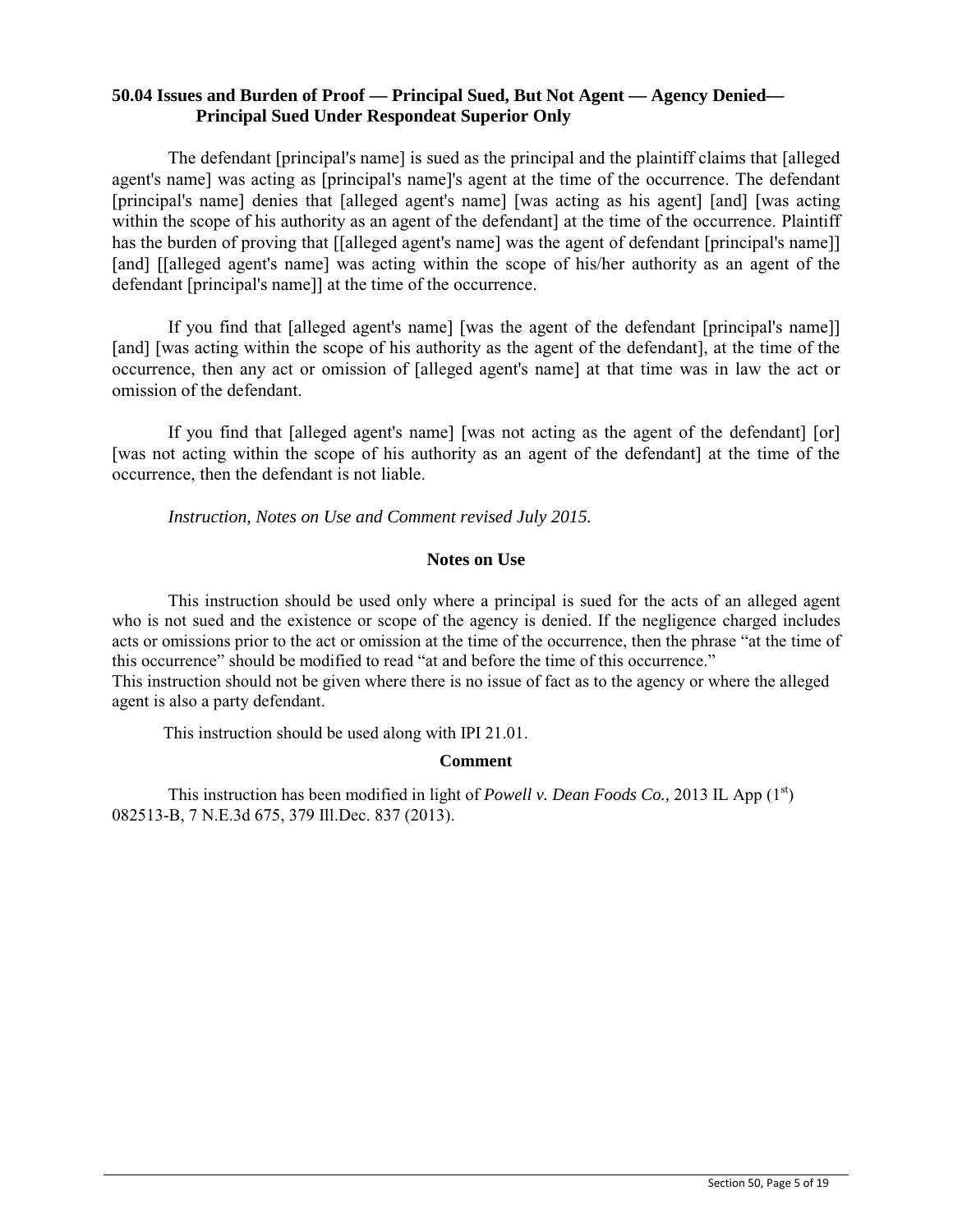### **50.05 Agent--Definition**

An agent is a person who, by agreement with another called the principal, represents the principal in dealings with third persons or transacts business, manages some affair or does some service for the principal, with or without compensation. The agreement may be oral or written, express or implied.

[If you find that one person has the right to control the actions of another at a given time, you may find that the relation of principal and agent exists, even though the right to control may not have been exercised.]

### **Notes on Use**

This instruction should be given only where there is an issue as to the existence of an agency. It should not be given in those circumstances where a person is estopped to deny agency as a matter of law or if there is a question of fact as to the estoppel.

The bracketed second paragraph should be used only if the right to control the purported agent is an issue.

In a proper case, both IPI 50.05 and 50.10 may be given. *Pease v. Ace Hardware Home Center*, 147 Ill.App.3d 546, 498 N.E.2d 343, 101 Ill.Dec. 161 (2d Dist.1986) (not redundant).

### **Comment**

An agent is a person who acts for a principal in accordance with a consensual arrangement and who is subject to the control or right to control by the principal. *Olympic Commissary Co. v. Industrial Comm'nr*, 371 Ill. 164, 171; 20 N.E.2d 86, 89 (1939) (control by right of termination or discharge); *Postal Telegraph Sales Corp. v. Industrial Comm'n*, 377 Ill. 523, 37 N.E.2d 175 (1941) (same); *Hartley v. Red Ball Transit Co.*, 344 Ill. 534, 539; 176 N.E. 751, 753-754 (1931) (control by right to supervise acts and manner of performance); *Lawrence v. Industrial Comm'n*, 391 Ill. 80, 87; 62 N.E.2d 686, 689 (1945) (same); *Shannon v. Nightingale*, 321 Ill. 168, 151 N.E. 573 (1926) (same); *Sacks v. Helene Curtis Industries*, 340 Ill.App. 76, 86; 91 N.E.2d 127, 131-132 (1st Dist.1950) (defense of lack of agency); *see generally*, Restatement of Agency §1; *Mosby v. Kimball*, 345 Ill. 420, 427; 178 N.E. 66, 68 (1931); Black v. Texas Co., 247 Ill.App. 301 (4th Dist.1928).

This instruction should not be given if there is no proof of an agency relationship but there is proof of "holding out" from which an agency is sought to be established by estoppel. *Feitl v. Ricker*, 287 Ill.App. 329, 335-340; 4 N.E.2d 907, 909-911 (1st Dist.1936) (because the purchaser of the property did not rely on the mortgagee when he assumed that the person to whom he made mortgage payments was the mortgagee's agent, the mortgagee was not estopped to deny that an agency existed and prove that he had never received the final mortgage payment); *Indemnity Ins. Co. v. Midwest Transfer Co.*, 184 F.2d 633, 635 (7th Cir.1950) (the fact that the insurance company designated a broker as its agent on certain binders and policies presented a question of fact as to whether it would be estopped to deny the agency although in fact none existed).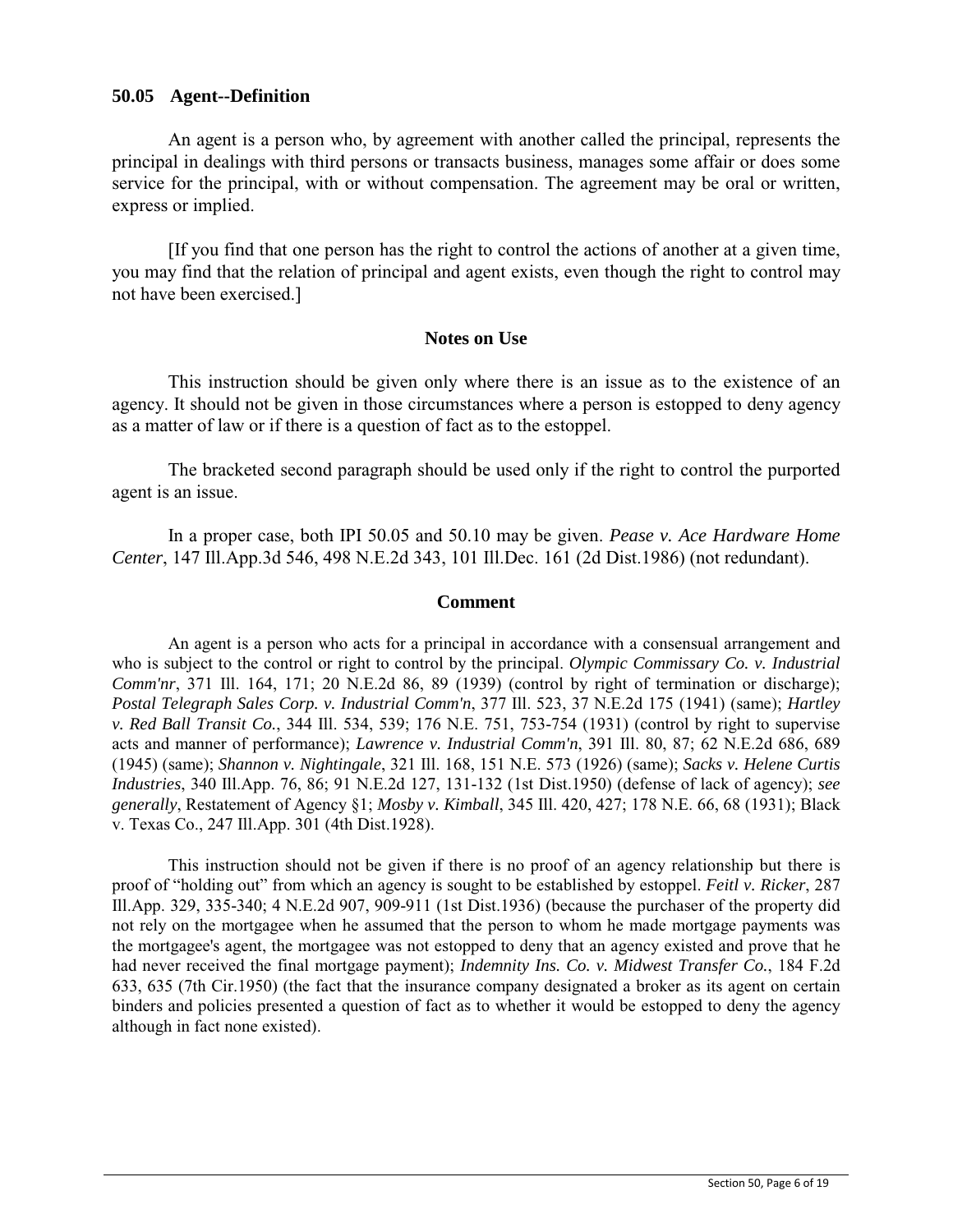### **50.06 Agent--Issue As To Scope of Authority of Agent Only**

One of the questions for you to determine is whether or not [alleged agent's name] was acting within the scope of his/her authority.

An agent is acting within the scope of his/her authority if he/she is engaged in an activity which has been assigned to him/her by his/her principal, or if he/she is doing anything that may reasonably be said to have been contemplated as a part of that activity which benefits the principal. It is not necessary that an act or failure to act must have been expressly authorized by [principal].

*Instruction, Notes and Comment revised September 2009.* 

### **Notes on Use**

If both principal and agent are sued and the scope of the agency is in dispute, IPI 50.03 should accompany IPI 50.06. If the principal alone is sued and he disputes the scope of the agency relation, IPI 50.04 should accompany IPI 50.06. If scope of employment is at issue, use IPI 50.06.01. If apparent agency is at issue in a medical malpractice action, use 150.10.

### **Comment**

The statements of the alleged agent, made outside the presence of the principal and not subsequently approved by him, do not establish the existence of the principal-agent relationship. The principal is the source of the power and the agent's authority can be proved only by tracing it to that source in some word or act of the alleged principal. *Yugoslav-American Cultural Ctr., Inc. v. Parkway Bank & Trust Co.*, 289 Ill. App. 3d 728, 682 N.E.2d 401, 224 Ill. Dec. 840 (1st Dist. 1977).

The party asserting agency has the burden of proving the existence of agency but may do so by inference and circumstantial evidence. The agent may bind his principal by acts which the principal has not given the agent actual authority to perform, but which the agent appears authorized to perform. *Lundberg v. Church-Farm, Inc.*, 151 Ill. App.3d 452, 502 N.E.2d 1240, 104 Ill. Dec. 309 (5th Dist. 1986).

Where the principal places an agent in a situation to act for the principal, the principal is estopped as against a third person from denying the agent's apparent authority. *Sakun v. Taffer*, 268 Ill. App.3d 343, 643 N.E.2d 1271, 205 Ill. Dec. 644 (1st Dist. 1994); *see also Martinez v. Knochel*, 123 Ill. App.3d 555, 462 N.E.2d 1281, 78 Ill. Dec. 927 (4th Dist. 1984).

An existing agency relationship may be determined not to exist when the agent fails to act for the benefit of the principal, *Cheatem v. Cook*, 8 Ill. App.3d 425, 290 N.E.2d 707 (1st Dist. 1972), or when the acts of the agent are determined to have exceeded the scope of the agent's authority. *In re Estate of Romanowski*, 329 Ill. App. 3d 769, 771 N.E.2d 966, 265 Ill. Dec. 7 (1st Dist. 2002); *see also Lombard Pub. Facilities Corp. v. Dep't. of Revenue*, 378 Ill. App. 3d 921, 881 N.E.2d 598, 317 Ill. Dec. 430 (2d Dist. 2008).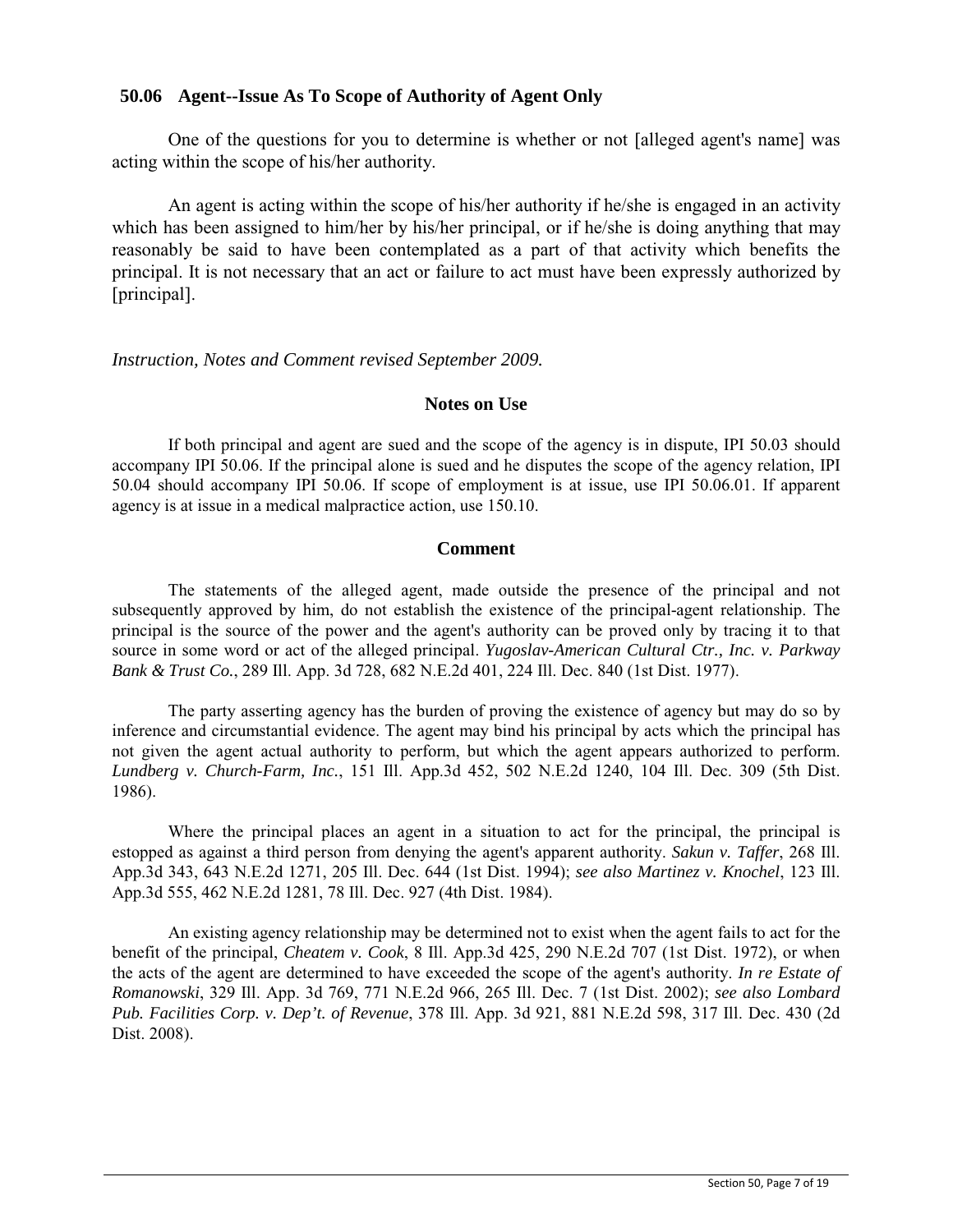### **50.06.01 Employee--Issue As To Scope of Employment**

One of the questions for you to determine is whether or not [alleged employee name] was acting within the scope of his/her employment.

 An employee is acting within the scope of his/her employment if each of the following is shown by the evidence:

- a. The employee's conduct is of a kind he/she is employed to perform or reasonably could be said to have been contemplated as part of his/her employment; and
- b. The employee's conduct occurs substantially within the authorized time and space limits of his/her employment; and
- c. The employee's conduct is motivated, at least in part, by a purpose to serve the employer.

*Instruction, Notes and Comment created September 2009.* 

### **Notes on Use**

This instruction has been drafted to conform with the Supreme Court's decision concerning the scope of employment in *Bagent v. Blessing Care Corp.*, 224 Ill.2d. 154, 862 N.E.2d 985, 308 Ill. Dec. 782 (2007). If agency is unrelated to employment, IPI 50.06 should be used. If apparent agency in a medical malpractice action is at issue, IPI 150.10 should be used.

### **Comment**

Each of the criteria listed in the *Restatement 2nd of Agency* §228, for determining whether an employee's acts were within the scope of employment, must be met to conclude that an employee was acting within the scope of employment for purposes of a respondeat superior claim. A hospital phlebotomist who exceeded the scope of employment by disclosing confidential patient information at a tavern was not the kind of conduct an employee of the hospital was employed to perform nor was such conduct motivated to serve her employer. Such employee's conduct was beyond the scope of her employment. *Bagent*, *supra*; *see also Adames v. Sheahan*, 2009 WL 711297 (Ill. 2009).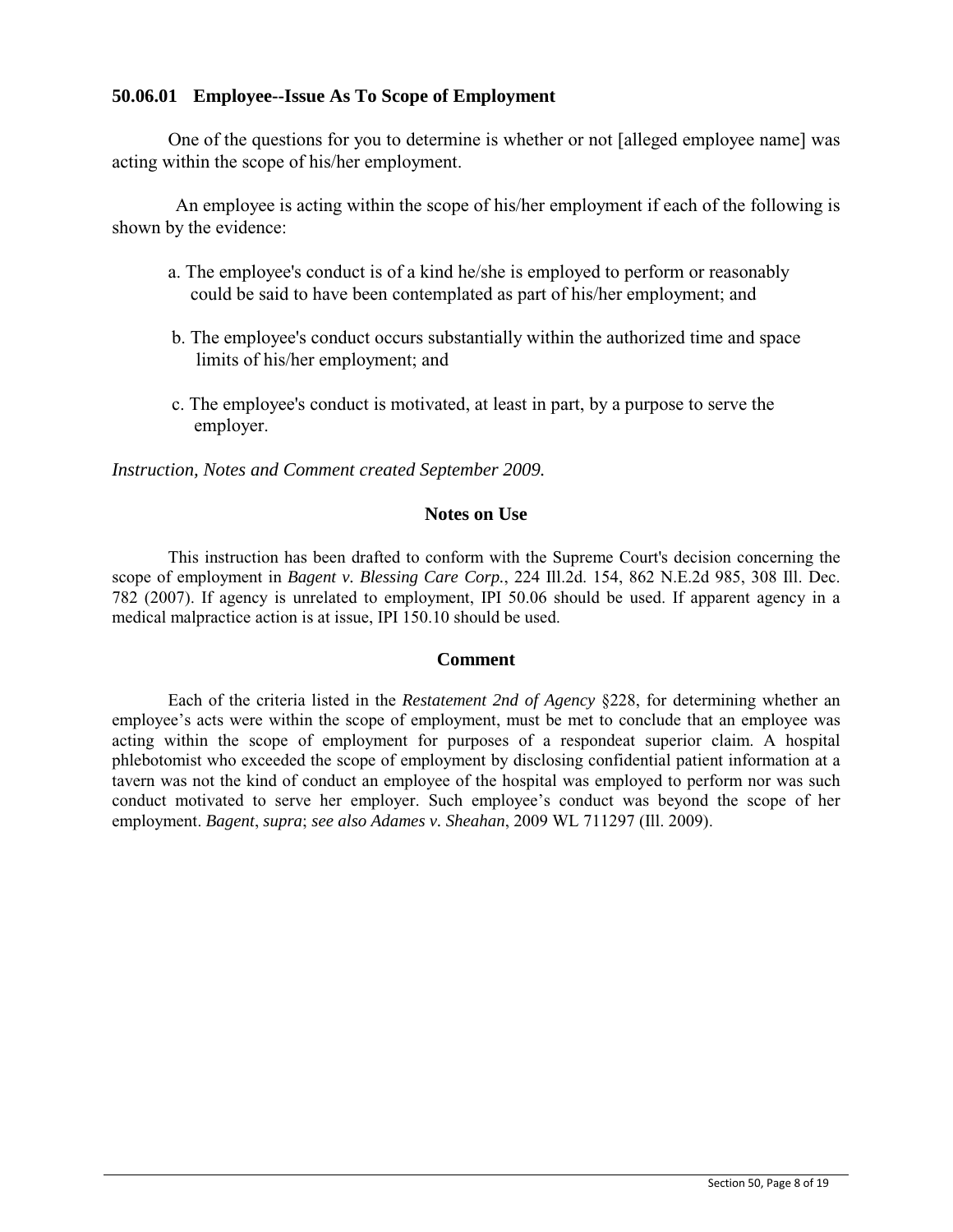## **50.07 Inference of Agency--Agency and Scope of Employment Inferred From Ownership of Automobile**

If you decide that the automobile being driven by [driver's name] was owned by the defendant, you may infer from such evidence that [driver's name] was acting as the agent of the owner and within the scope of his authority, unless you find that inference is overcome by other believable evidence. You may consider that inference [and any other evidence in the case] in deciding whether [driver's name] was acting as agent and within the scope of his authority as the defendant's agent.

### **Notes on Use**

This instruction may be given only where existence of agency is in issue and it is sought to be established from evidence of ownership of a motor vehicle. The bracketed phrase may be used if there is evidence other than ownership on the agency issue.

### **Comment**

The inference of agency from proof of ownership of the vehicle has long been recognized in the law. *Paulsen v. Cochfield*, 278 Ill.App. 596, 603 (2d Dist.1935).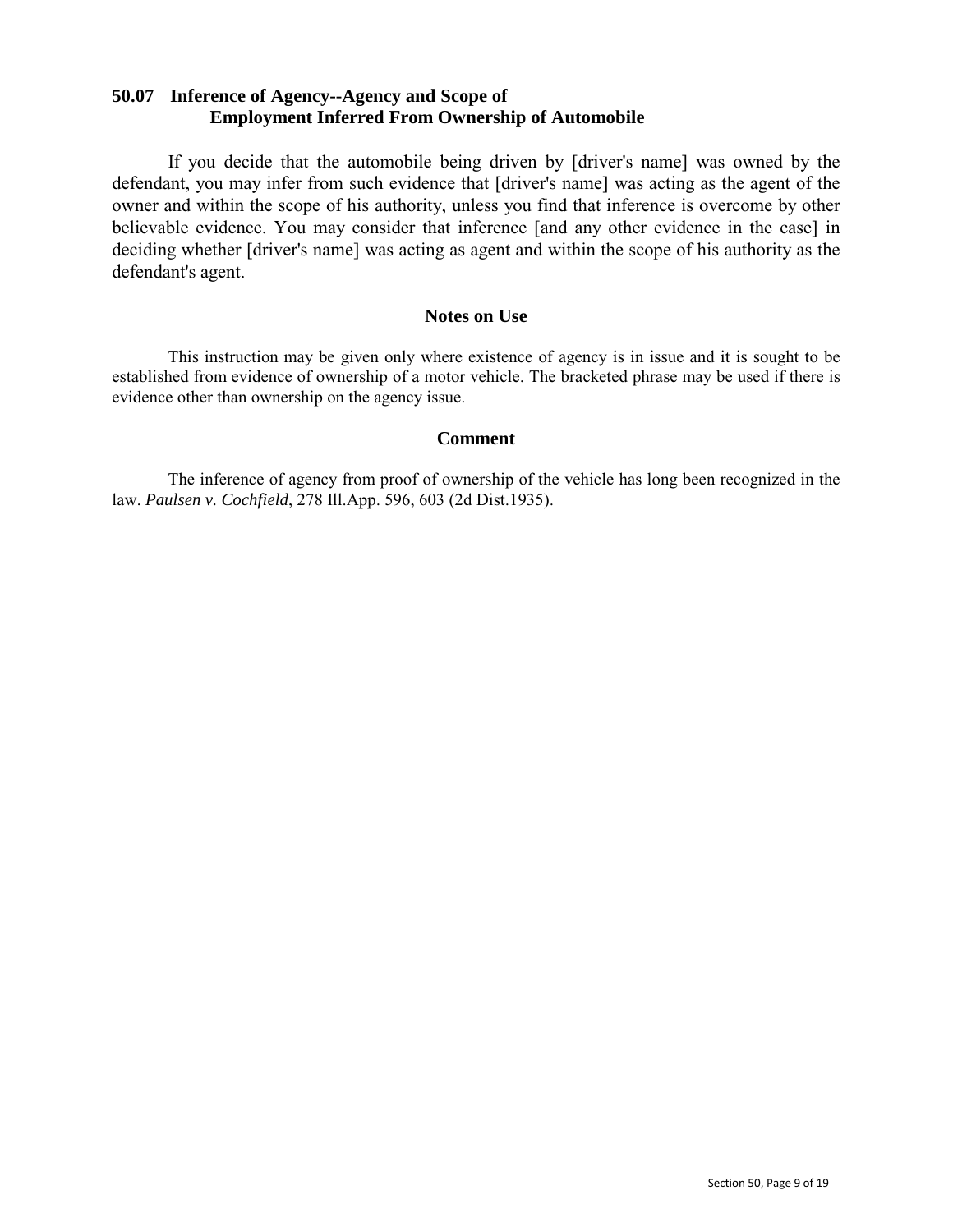## **50.08 Inference of Agency--Ownership of Automobile and Employment or Agency Admitted, But Scope of Authority Denied**

At the time of the occurrence, the automobile being driven by [driver's name] was owned by the defendant and [driver's name] was the employee of the defendant. You may infer from this fact that [driver's name] was acting within the scope of his authority, unless you decide that the inference is overcome by other believable evidence. You may consider this inference [and any other evidence in the case] in deciding whether [driver's name] was acting in the scope of his authority as the defendant's agent.

#### **Notes on Use**

This instruction may be given only where ownership and agency are not in issue, but it is denied that the agent was acting within the scope of his authority at the time of the occurrence. *See* Comment to IPI 50.07. The bracketed phrase may be used if there is evidence other than the employment relationship on the issue of scope of authority.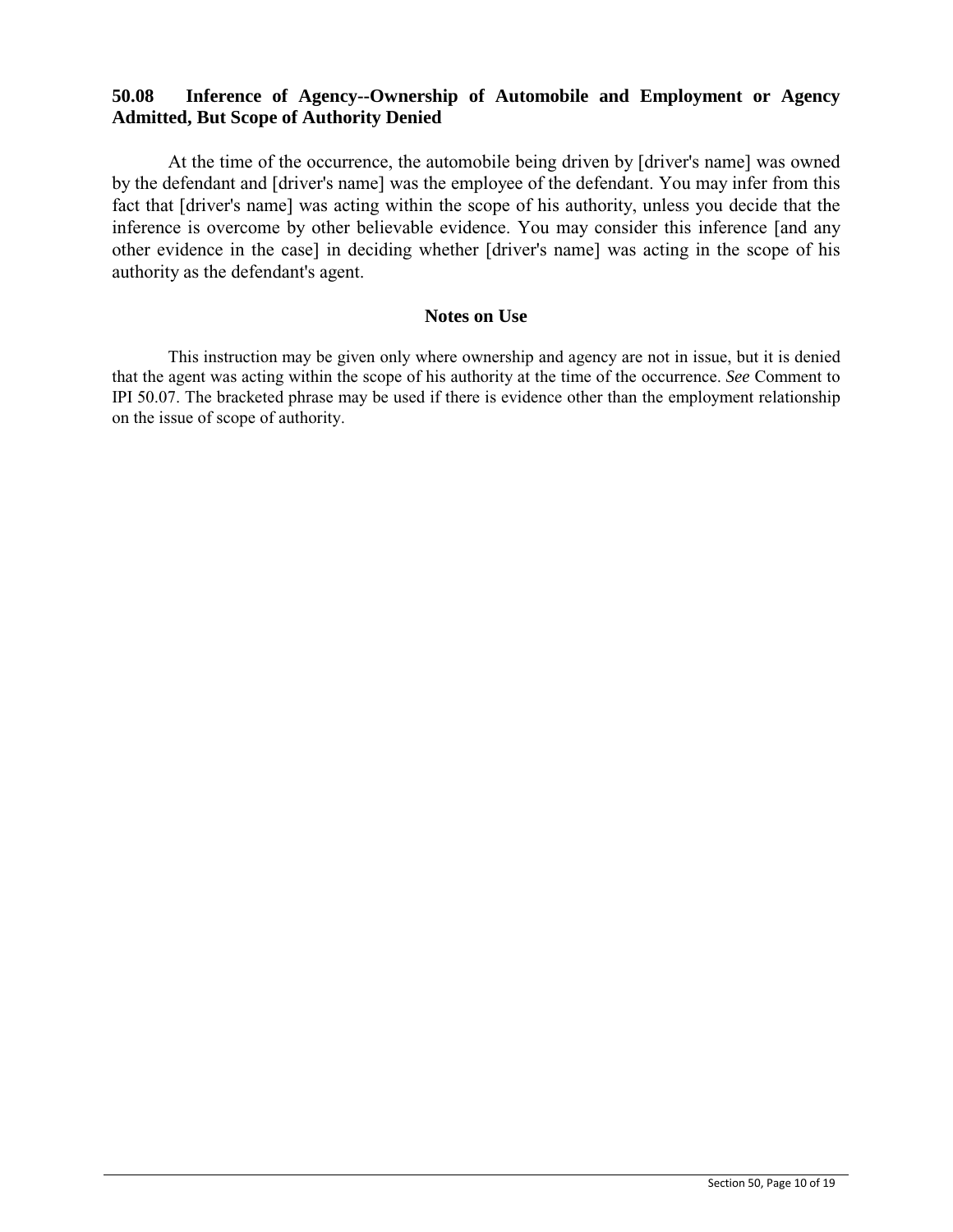### **50.09 Deviation**

No instruction has been drafted on this subject.

### **Comment**

No instruction has been drafted on this subject. The resolution of the question whether a deviation by an agent from the scope of his employment is casual or so substantial in kind or area that in fairness the principal should not be held for the actions of his agent depends on many detailed circumstances which vary widely from case to case. Because of this fact, the Committee was unable to draw an instruction for deviation more concrete than IPI 50.06 which relates to the scope of an agent's authority. The Committee suggests that that instruction may be used as a basis for the contention that an agent has deviated far enough from the scope of his employment to relieve the principal from liability for his actions.

The court approved this approach in *Fischer v. Ross*, 79 Ill.App.2d 372, 377; 223 N.E.2d 722, 724-725 (2d Dist.1967).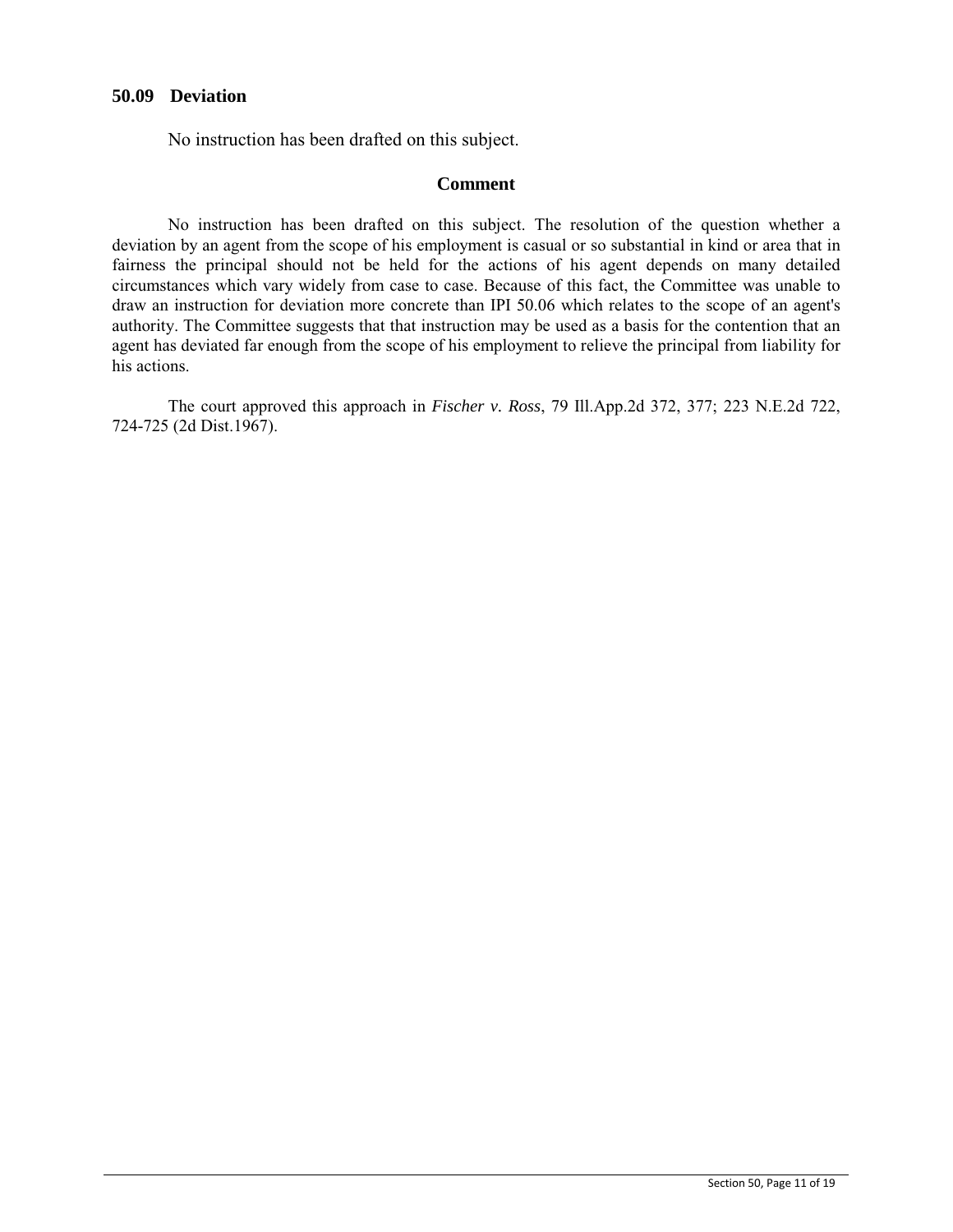### **50.10 Agent or Independent Contractor**

The question has been raised whether at the time of the occurrence [alleged agent's name] was the agent of the defendant [defendant's name] or was an independent contractor. An agent is a person who by agreement with another, called the principal, represents the principal in dealings with third persons or transacts some other business, manages some affair, or does some service for the principal, with or without compensation. The agreement may be oral or written, express or implied. [The term "agent" is broader than either "servant" or "employee." A servant or employee is an agent, but one may be an agent although he is neither servant nor employee.]

[If you find that one person has the right to control the actions of another at a given time, you may find that the relation of principal and agent exists, even though the right to control may not have been exercised.]

An independent contractor is one who undertakes a specific job where the person who engages him does not have the right [to discharge him] [or] [to direct and control the method and manner of doing the work].

In determining whether at the time of the occurrence [alleged agent's name] was the agent of the defendant [defendant's name] or was an independent contractor, you may also consider [the method of payment;] [the right to discharge;] [the skill required in the work to be done;] [who provides tools, materials or equipment;] [whether the worker's occupation is related to that of the employer;] [whether the employer deducted for withholding tax;] [and] [[other relevant factor(s)].

The principal is liable to third persons for the negligence of his agent in the transaction of the business of the principal, if the agent himself is liable. But one who engages an independent contractor is not liable to others for the negligence of the contractor.

### **Notes on Use**

The bracketed material in the first paragraph should be used only where there is need to point out that a person may be an agent without being a servant or employee.

The bracketed material in the second paragraph should be used only if the right to control the purported agent is an issue.

Only such elements of the bracketed material in the fourth paragraph should be used as may be supported by the evidence. *See Wenholdt v. Industrial Comm'n*, 95 Ill.2d 76, 447 N.E.2d 404, 69 Ill.Dec. 187 (1983).

In a proper case, both IPI 50.05 and 50.10 may be given. *Pease v. Ace Hardware Home Center*, 147 Ill.App.3d 546, 498 N.E.2d 343, 101 Ill.Dec. 161 (2d Dist.1986) (not redundant).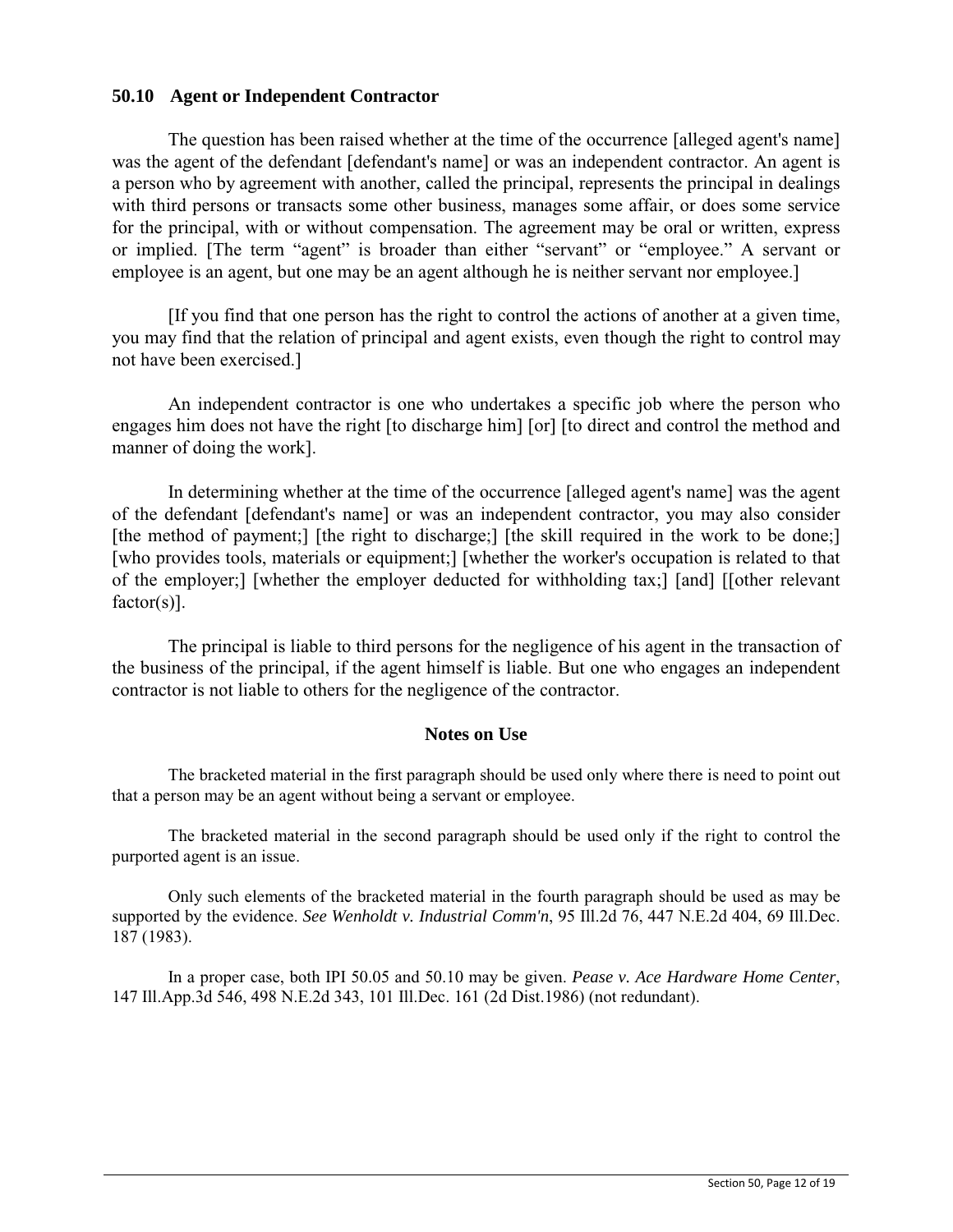#### **Comment**

Generally, a principal is liable for the acts of an agent within the course and scope of the agent's employment, but not for the acts of an independent contractor. The principal difference between the two relationships is that the principal has the right to control the agent, but not the independent contractor. For control by right of termination or discharge, *see Olympic Commissary Co. v. Industrial Comm'nr*, 371 Ill. 164, 171; 20 N.E.2d 86, 89-90 (1939); *Postal Telegraph Sales Corp. v. Industrial Comm'n*, 377 Ill. 523, 37 N.E.2d 175 (1941). For control by right to supervise acts and manner of performance, *see Hartley v. Red Ball Transit Co.*, 344 Ill. 534, 539; 176 N.E. 751, 753-754 (1931); *Lawrence v. Industrial Comm'n*, 391 Ill. 80, 87; 62 N.E.2d 686, 689 (1945); *Shannon v. Nightingale*, 321 Ill. 168, 151 N.E. 573 (1926). *See generally*, Restatement of Agency, §1; *Mosby v. Kimball*, 345 Ill. 420, 427; 178 N.E. 66, 68 (1931); *Richardson v. United States Mortgage & Trust Co.*, 194 Ill. 259, 62 N.E. 606 (1901); Black v. Texas Co., 247 Ill.App. 301 (4th Dist.1928); *City of Moline v. McKinnie*, 30 Ill.App. 419, 424 (2d Dist.1888).

However, in certain types of cases the duty to exercise ordinary care cannot be delegated. *City of Joliet v. Harwood*, 86 Ill. 110 (1877) (work inherently dangerous); *Frost v. Andes Candies, Inc.*, 329 Ill.App. 535, 69 N.E.2d 732 (1st Dist.1946) (abstract) (hazard accompanies work); *People ex rel. Hepburn v. Maddox*, 340 Ill.App. 34, 38; 91 N.E.2d 107, 109 (3d Dist.1950) (work creates public nuisance); *Girdzus v. Van Etten*, 211 Ill.App. 533 (1st Dist.1918) (duty imposed by statute); *Kennerly v. Shell Oil Co*., 13 Ill.2d 431, 150 N.E.2d 134 (1958) (same); *Orange v. Pitcairn*, 280 Ill.App. 566, 572 (4th Dist.1935) (nondelegable corporate power); *City of Chicago v. Murdoch*, 113 Ill.App. 656 (1st Dist.1904), *aff'd*, 212 Ill. 9, 72 N.E. 46, 103 Am. St. Rep. 221 (1904) (same); *Starr v. Stanard-Tilton Milling Co.*, 183 Ill.App. 454 (4th Dist.1913) (injury resulting from acts rendered necessary by the contract); *Raxworthy v. Heisen*, 191 Ill.App. 457 (1st Dist.1915), *aff'd*, 274 Ill. 398, 113 N.E. 699 (1916) (duty of furnishing employee safe place to work); *Chicago Economic Fuel Gas Co. v. Myers*, 168 Ill. 139, 48 N.E. 66 (1897) (exercise of powers granted under franchise); *Louis v. Youngren*, 12 Ill.App.2d 198, 138 N.E.2d 696 (1st Dist.1956) (same).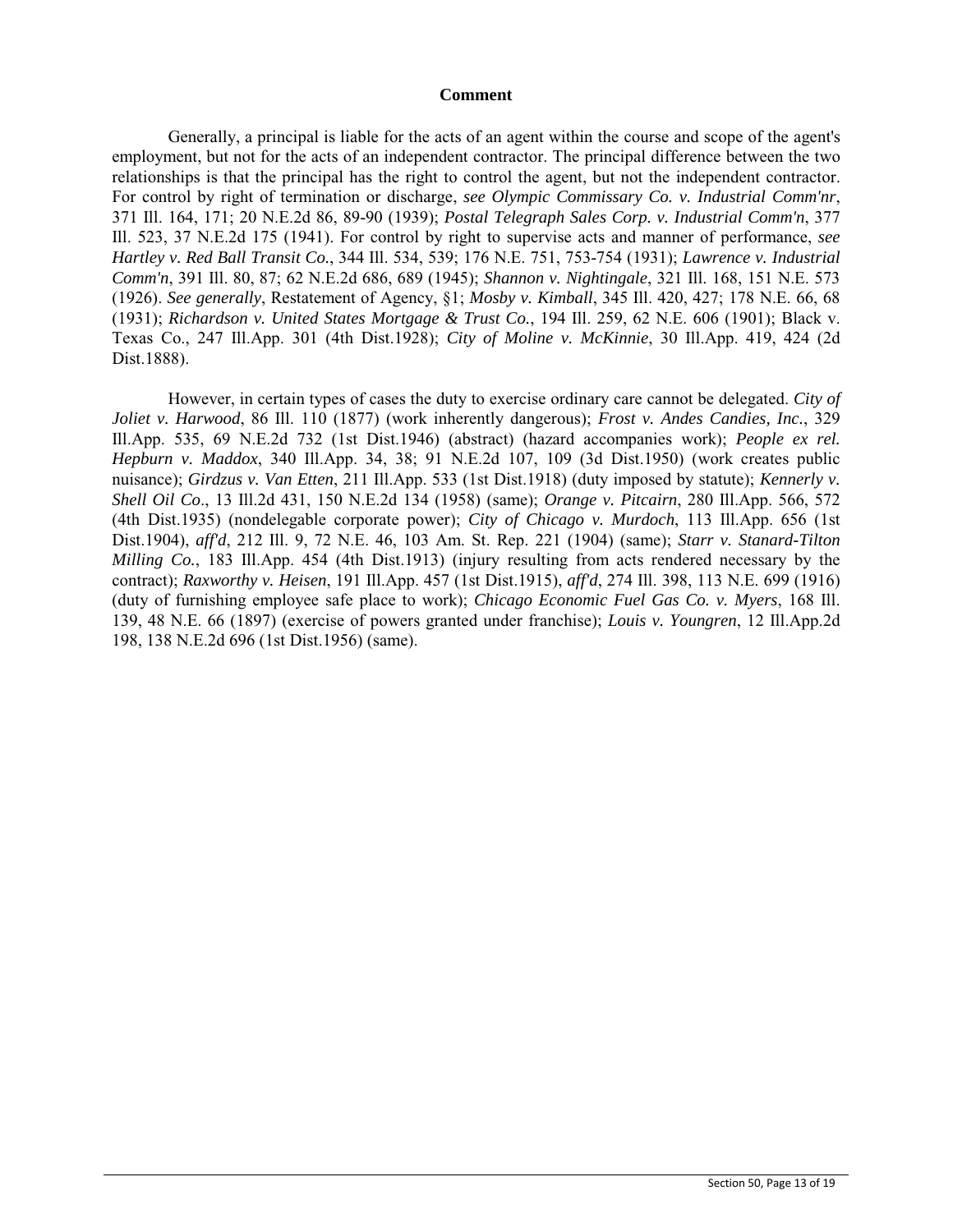### **50.11 A Corporation Acts Through Its Employees**

The [ (plaintiff) (defendant) is a corporation] [the parties are corporations] and can act only through [its] [their] officers and employees. Any act or omission of an officer or employee within the scope of his employment is the action or omission of the [plaintiff] [defendant] corporation.

### **Notes on Use**

If the agent is the officer of the defendant corporation, this instruction may be given in lieu of IPI 50.02. *Schmidt v. Blackwell*, 15 Ill.App.3d 190, 196; 304 N.E.2d 113, 118 (3d Dist.1973).

When the requirements for holding a corporate master liable for punitive damages have not been fulfilled, this instruction may not be given in this form when its effect would be to permit vicarious liability for punitive damages, since it would impute liability for *any* act done by an employee, rather than only those specifically ordered, participated in or ratified by a superior officer. *Pendowski v. Patent Scaffolding Co.*, 89 Ill.App.3d 484, 488-489; 411 N.E.2d 910, 913-924; 44 Ill.Dec. 544, 547-548 (1st Dist.1980).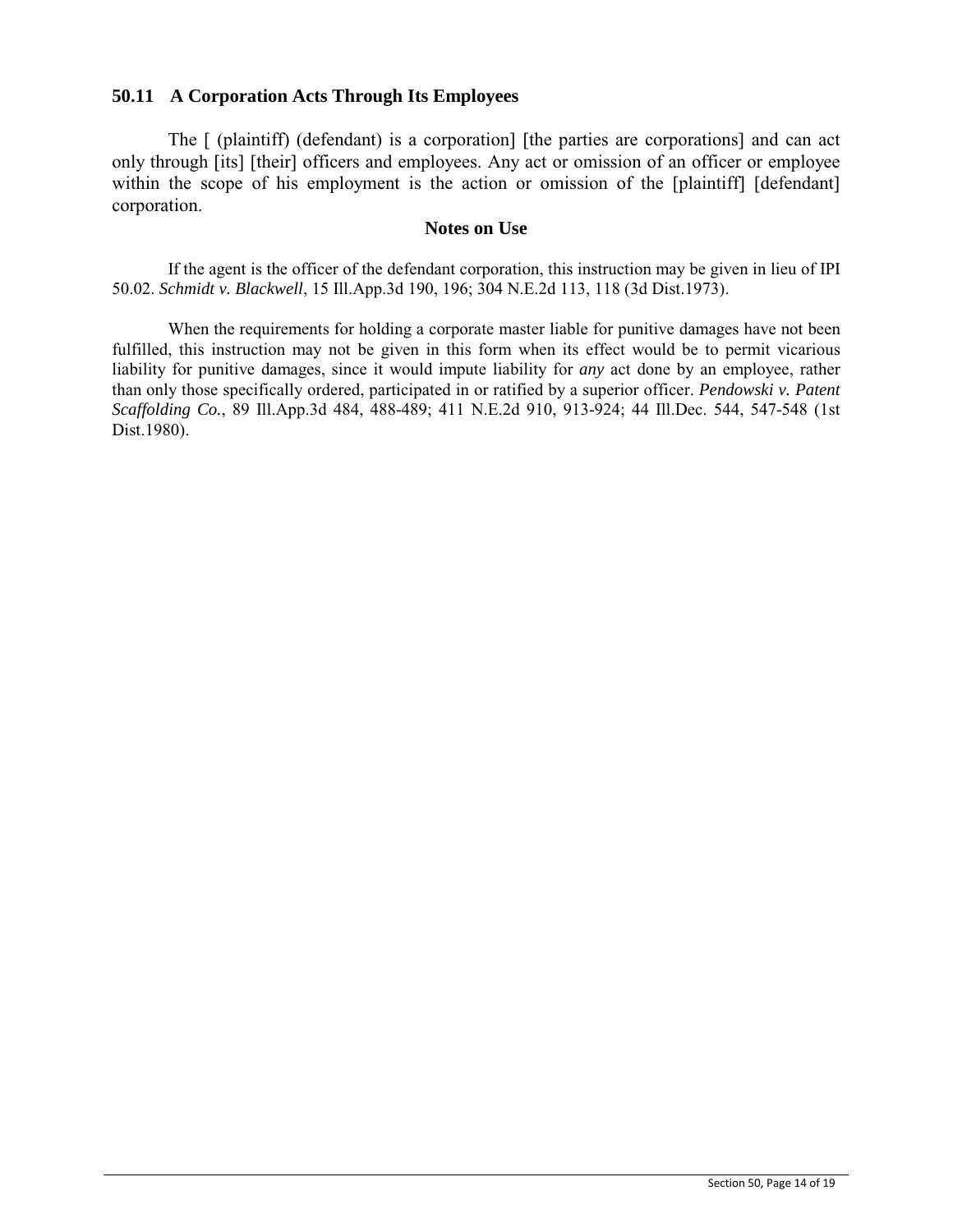## **50.12 Partner--Liability of--No Issue As To Partnership, Agency, or Scope of Authority**

The defendants [1st partner's name] and [2d partner's name] are partners. [allegedly negligent partner's name] was acting on behalf of the partnership and within the scope of his authority. Therefore, if you decide for the plaintiff, your verdict must be against all the defendants.

### **Notes on Use**

This instruction should be used only where there is no issue as to the existence and scope of a partnership. If the partnership is a plaintiff, the instruction should be modified accordingly, or applied to both sides, if the suit is by one partnership against another.

### **Comment**

A partnership is a contract of mutual agency, each partner acting as a principal in his own behalf and as agent for his co-partner. 805 ILCS 205/9 (1994). *Schumann-Heink v. Folsom*, 328 Ill. 321, 159 N.E. 250 (1927). Like any other agency relationship, the act or omission of a partner must be within the scope of the undertaking in order to charge it to the other partners. *McDonald v. McDonald*, 408 Ill. 388, 394; 97 N.E.2d 336, 339 (1951).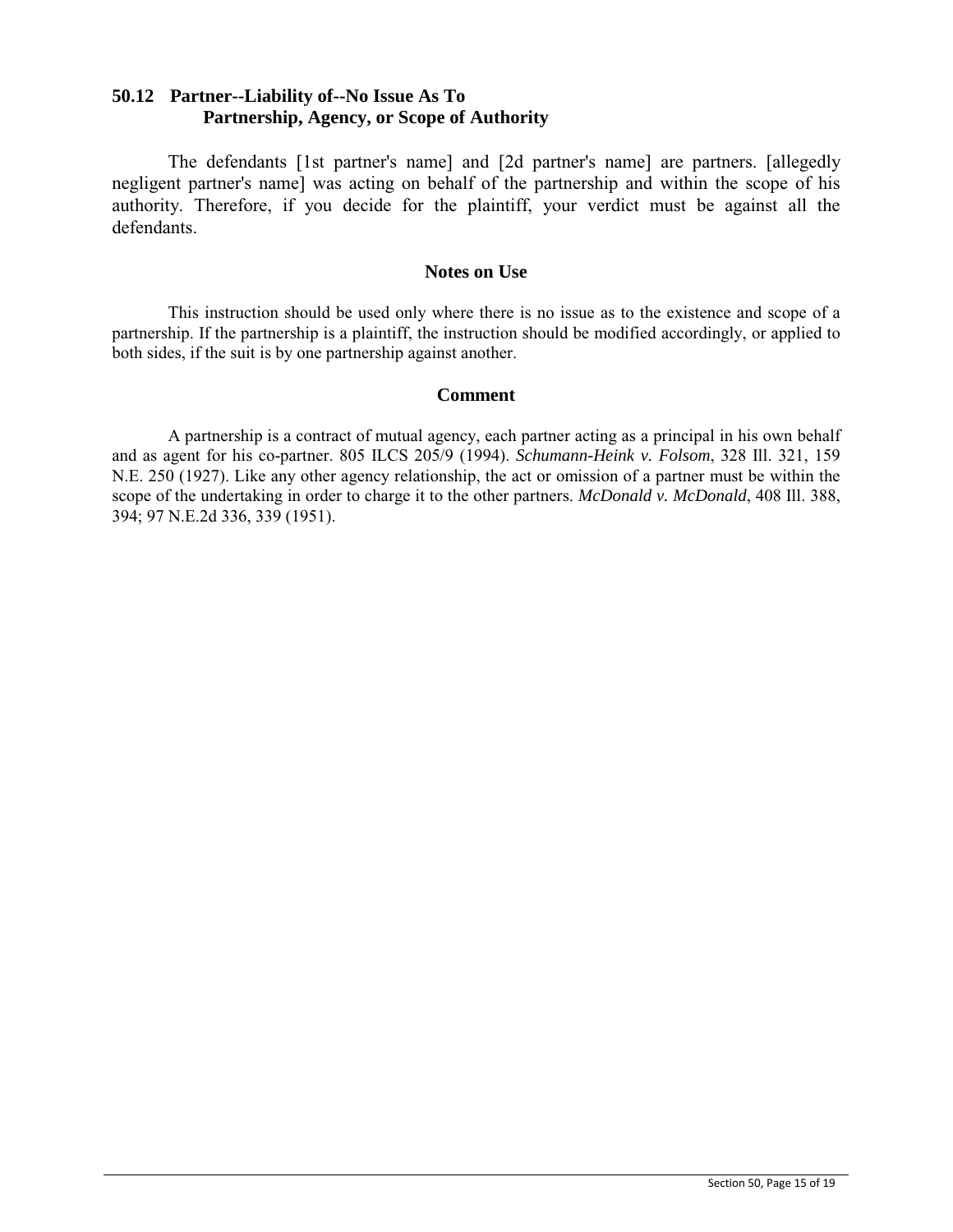## **50.13 Partnership--Existence Admitted--Scope of Authority In Issue--Consequence of Relationship**

[1st partner's name] and [2d partner's name] are partners.

If you find that [1st partner's name] action in [insert action or inaction of 1st partner] was [apparently] in furtherance of the partnership business, then [2d partner's name] is responsible for [1st partner's name]'s action.

### **Notes on Use**

This instruction should be used only when the existence of the partnership is admitted but the scope of the partner's authority is in issue.

### **Comment**

The instruction is based on §9 (1), (2) of the Uniform Partnership Act. 805 ILCS 205/9(1), (2) (1994); *Crane Co. v. Tierney*, 175 Ill. 79, 83; 51 N.E. 715, 716 (1898) (an instruction that the partnership would be liable only for purchase of goods within the apparent scope of the partnership articles or within the apparent scope of business warranted by the articles was held to be erroneous; liability extends to the apparent scope of the business actually transacted).

Where it was shown that the act giving rise to the debt was apparently done in carrying on the business of the partnership in the usual way, plaintiff could recover without evidence that the partner had given express authority to contract. It was defendant's burden to establish absence of authority. *Stratemeyer v. West*, 125 Ill.App.3d 597, 466 N.E.2d 306, 80 Ill.Dec. 854 (5th Dist.1984).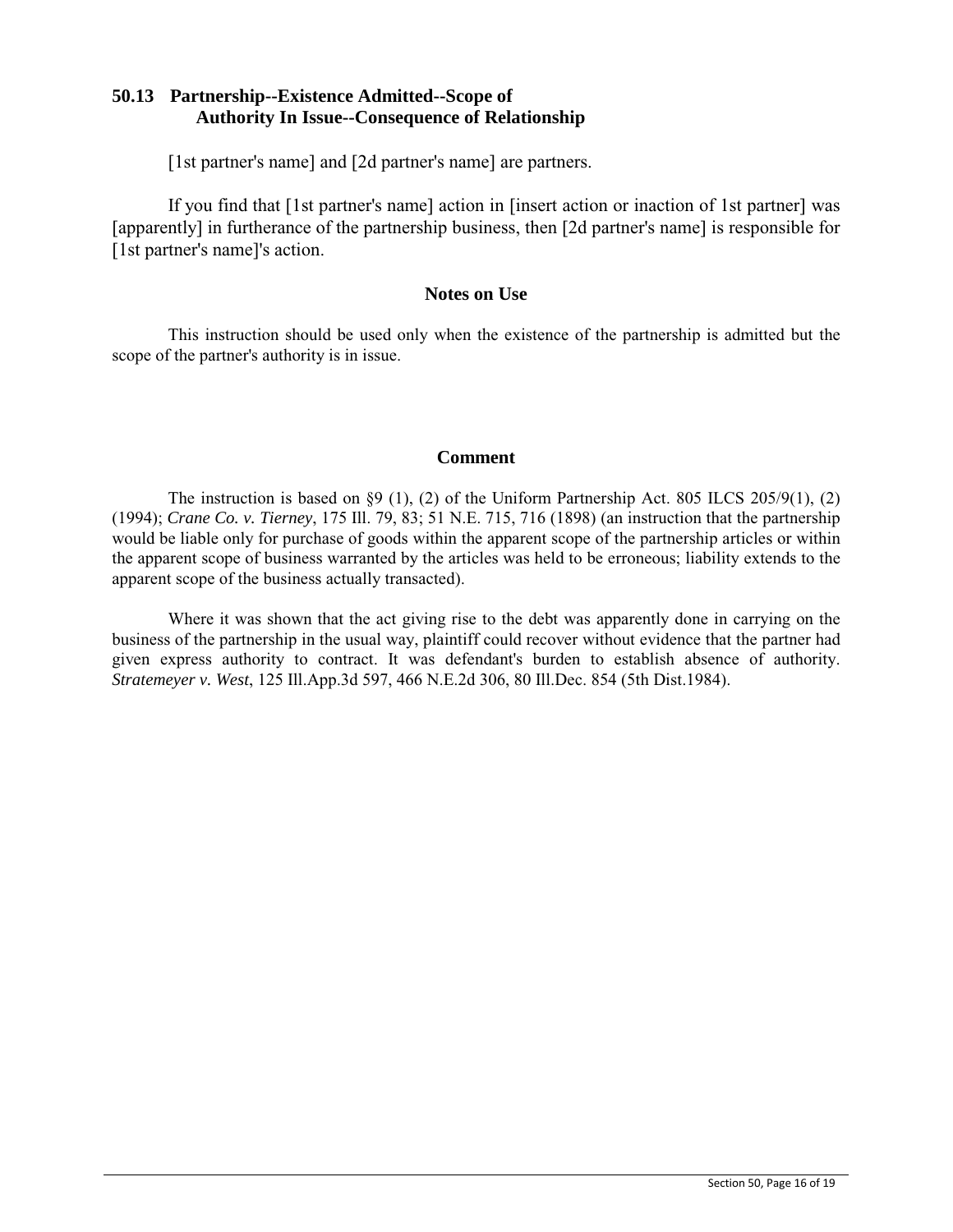## **50.14 Partnership--Existence of Relationship And Scope of Authority In Issue--Consequence of Relationship**

The act or omission of one partner [apparently] in furtherance of the partnership business is, in law, the responsibility of all the partners [even though they did not know of the act or omission].

If you find that [1st partner's name] and [2d partner's name] were partners and that [1st partner's name]'s act or omission in [insert action or inaction of partner] [apparently] was in furtherance of the partnership business, then [2d partner's name] is responsible for [1st partner's name]'s act or omission.

### **Notes on Use**

This instruction should be used only when the existence of the partnership and the question of the scope of the partner's authority are in issue.

### **Comment**

If the action of a partner is apparently in furtherance of the partnership business, it binds the other partners. 805 ILCS 205/9(1), (2) (1994); *J.L. Gardenhire Drilling Co. v. Ray*, 302 Ill.App. 268, 274; 23 N.E.2d 927, 929-930 (4th Dist.1939). An act by a partner within his authority binds the partnership even though the other partners do not know of the act. *Swannell v. Byers*, 123 Ill.App. 545 (1st Dist.1905); Schwabacker v. Riddle, 84 Ill. 517 (1877); *Stratemeyer v. West*, 125 Ill.App.3d 597, 466 N.E.2d 306, 80 Ill.Dec. 854 (5th Dist.1984).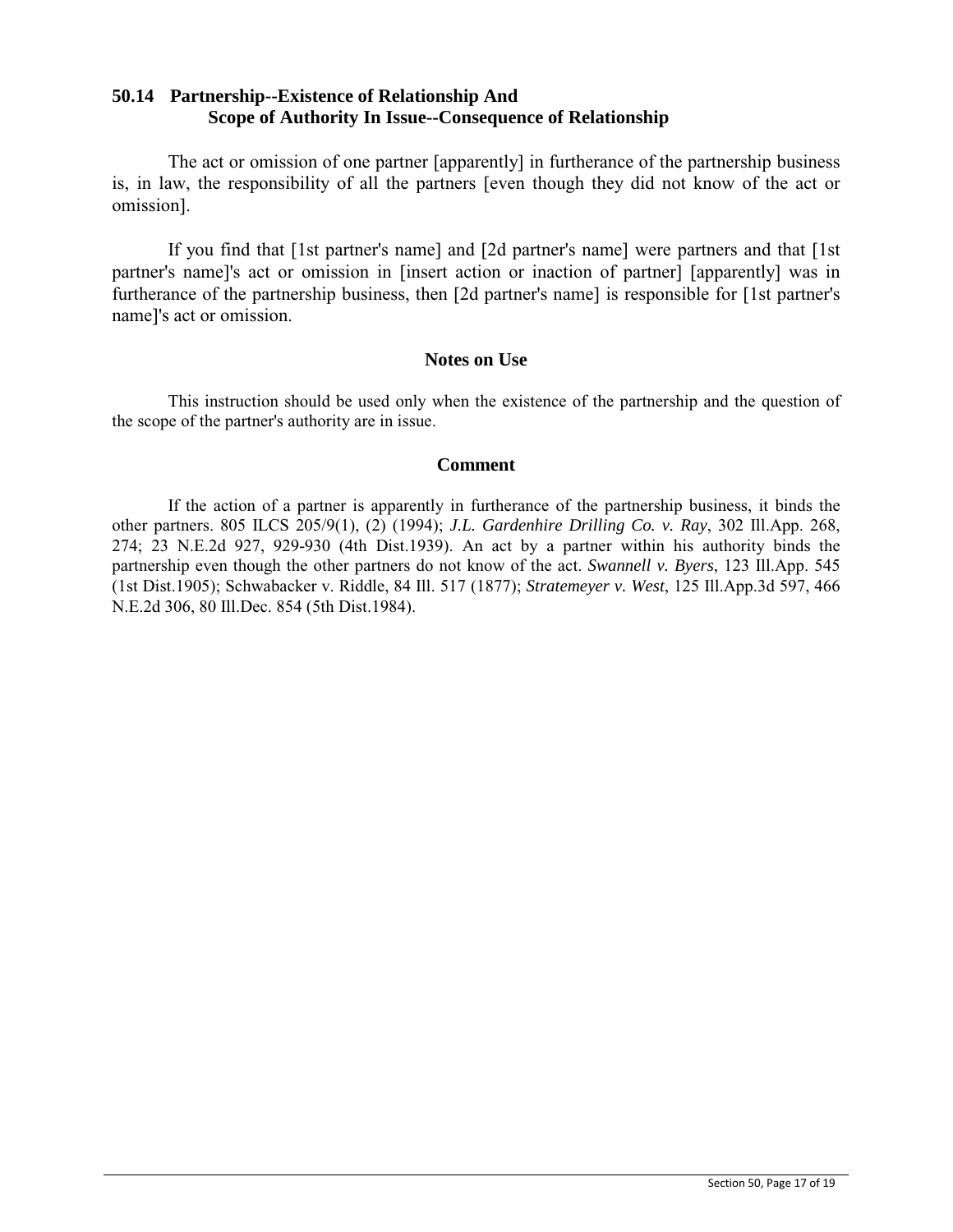### **50.15 Partnership--Definition**

One of the issues in this case is whether [1st partner's name] and [2d partner's name] were partners. Persons who join together or agree to join together in a business or venture for their common benefit, each contributing property, money, or services to the business or venture and having a community of interest in any profits, are partners.

#### **Notes on Use**

This instruction should be used only where the existence of a partnership is in issue.

### **Comment**

A partnership is defined in paragraph 6 of the Uniform Partnership Act as an "association of two or more persons to carry on as co-owners a business for profit." The existence of a partnership is a question of intention to be gathered from all the facts and circumstances surrounding a transaction. A partnership may exist under written or verbal agreement. When persons associate to carry on a business or venture for their common benefit, contribute property or services to the business and have a community of interest in the profits, they are partners. Uniform Partnership Act, §6, 805 ILCS 205/6 (1994); *Peck v. Peck*, 16 Ill.2d 268, 280; 157 N.E.2d 249, 257 (1959); *Rizzo v. Rizzo*, 3 Ill.2d 291, 298; 120 N.E.2d 546, 550 (1954); *Swannell v. Byers*, 123 Ill.App. 545, 549 (1st Dist.1905).

What constitutes a partnership under an uncontested set of facts may be a question of law. *Sharp v. Gallagher*, 94 Ill.App.3d 1128, 419 N.E.2d 443, 50 Ill.Dec. 335 (1st Dist.1981), *rev'd on other grounds*, 95 Ill.2d 322, 447 N.E.2d 786, 69 Ill.Dec. 351 (1983).